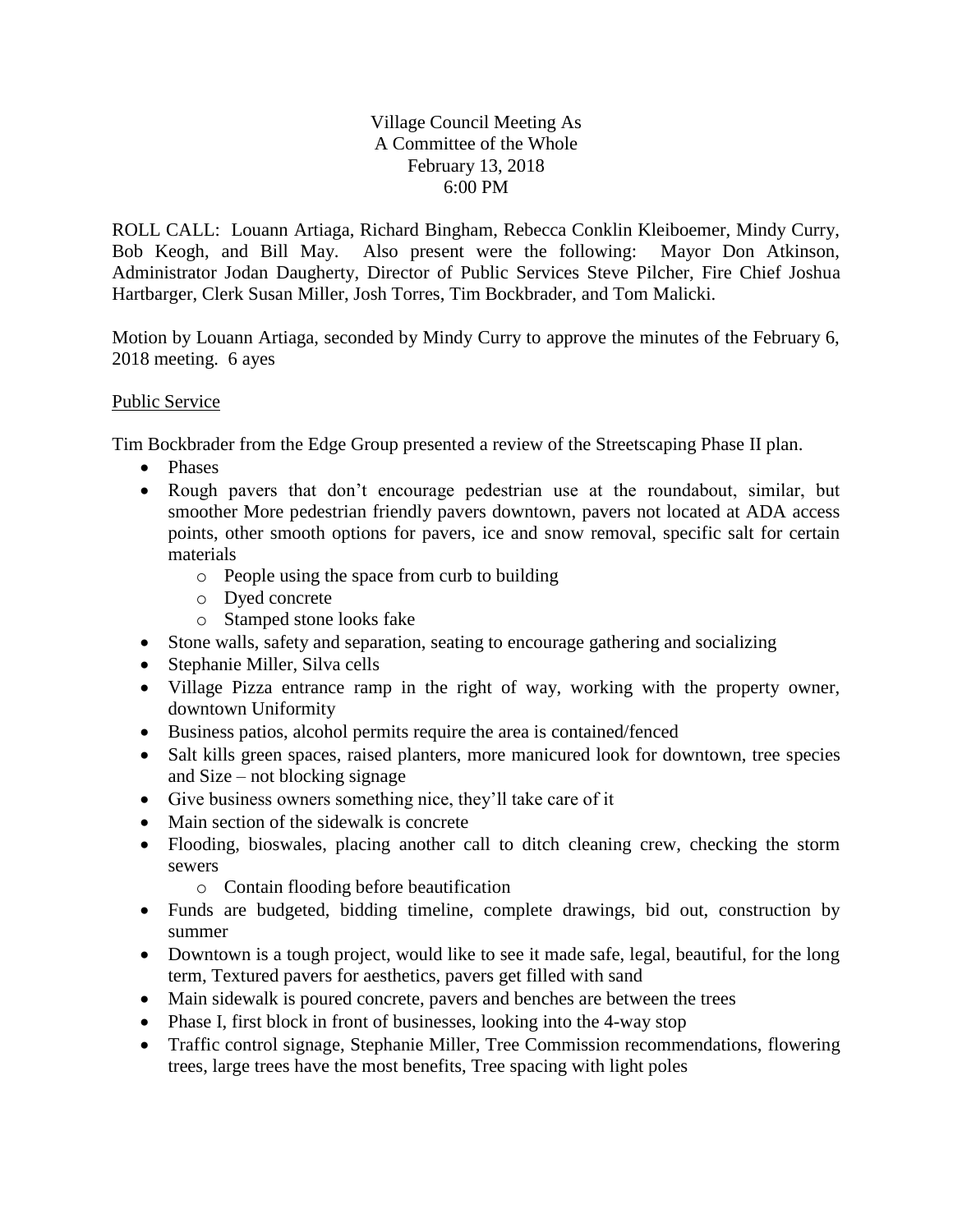• Conduit for underground utilities, burying the lines, will be looked at separately from this Project

Motion by Mindy Curry, seconded by Bob Keogh to recommend to Council to finalize the Streetscaping Phase II drawings and engineering and go out to bid. 6 ayes

The next order of business was a general update on current water quality.

- A water distribution system flow model has been contracted with Poggemeyer
	- o Areas to flush the system, scours the system and removes the biofilm
	- o Poggemeyer design specs, mechanical systems that remove TTHM which can be Released into the air
	- o Electrical improvement needed at the water tower to accommodate equipment
- Bid by June 15, 2018, Bid award by July 30, 2018, Construction by August
- Low interest financing
- Improvements to both water towers  $-$  \$250,000-300,000, will last 5-10 years, by that time Hopefully, Toledo uses ozone treatment – less chlorine
- Water odor
- Last reading was done today, problem was the second quarter of last year
- EPA request these changes be made

## Fire Department

The last order of business was Fire Fighter protective gear.

- Previous grants for protective gear
- Changes in regulations, 10 year useful life, the department has been replacing a few here and There, in 2007 the department purchased \$100,000 in gear
- Recommendation to replace remaining gear not in compliance
- Municipal loan, 4-5 years
- Request to forego the bid process and seek the manufacturer that is most beneficial
- Paying from the surplus and not financing, saving the interest, budgeted with financing, one bad Year and the carryover could be gone, recommendation is to finance, Village is lean for debt, Most public projects are financed at 0%, \$2,200/ year keeps money freed up for other projects, Check to see if there is a prepayment penalty
- Possibly donate gear to the Explorer program
- Ten year period is expired, reasonable expectation of use check equipment
- Purchase will make 100% compliant

Motion by Bob Keogh, seconded by Rebecca Conklin Kleiboemer to recommend to Council to approve the fire department protective gear purchase as presented. 5 ayes, 1 abstain Bill May